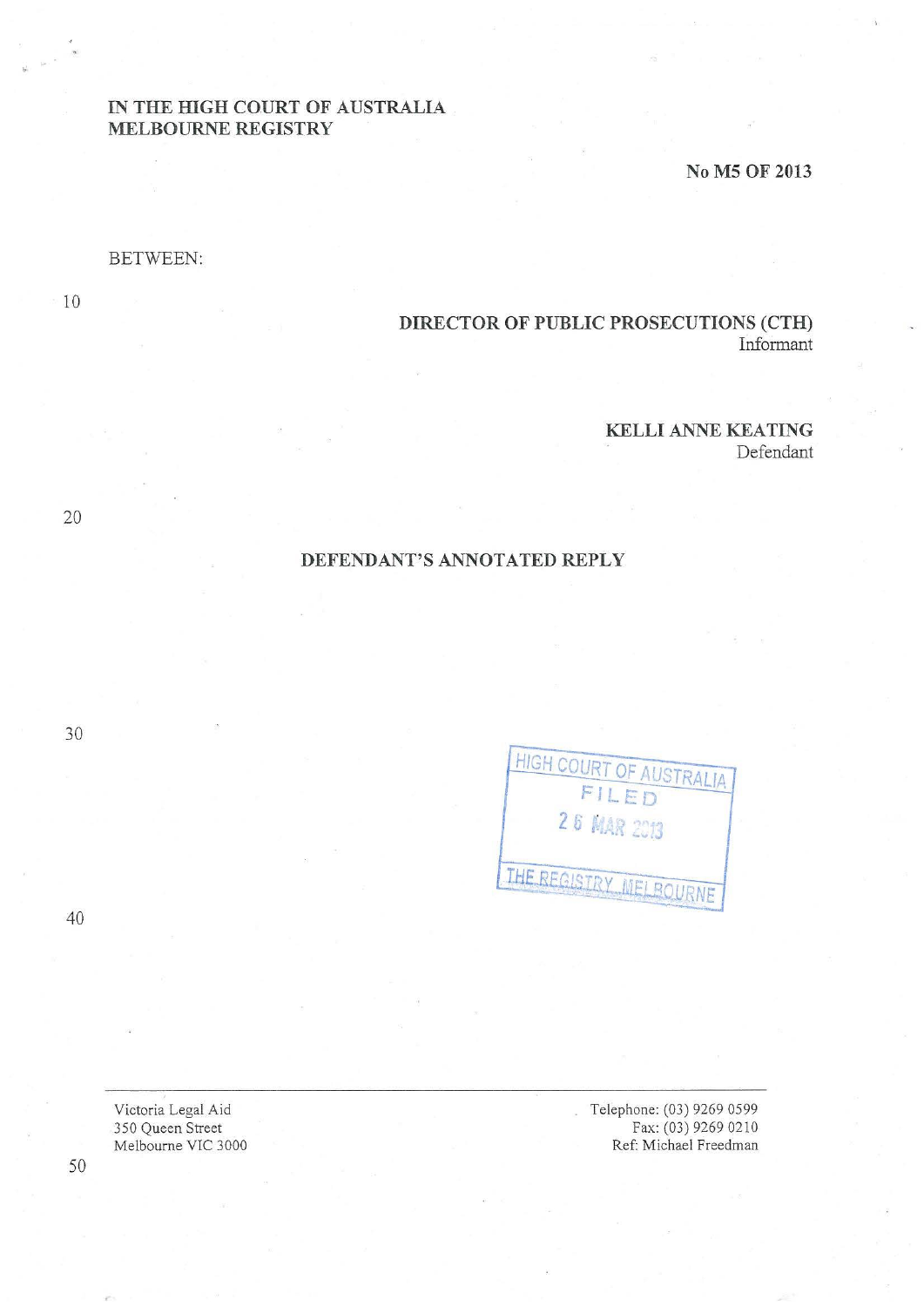### ISSUE 1: CONSTRUCTION

1. The Informant's submissions concentrate on the retroactive effect of s 66A: Informant's submissions at [18]-[27]. However, the Defendant's construction argument is directed at s 4.3(b) of the Criminal Code, not s 66A of the Administration Act: Defendant's submissions at (15]-(20]. The Informant's submissions at [29] do not grapple with the problem that imposition of criminal liability in the absence of a duty to perform an act *existing at the time of the alleged omission* is contrary to the approach to criminal liability for omissions taken by both the Criminal Code and the common law (as discussed in *Poniatowska*<sup>1</sup>).

## 10 **ISSUE 2: CONSTITUTIONAL VALIDITY**

- 2. Contrary to the assertions of the Government parties, the Defendant does not ask this Court to give direct normative force to the rule of law,<sup>2</sup> and does not submit that injustice is determinative of constitutional invalidity.<sup>3</sup> The universal condemnation of retroactive criminal laws over time is relied upon, in particular, to give content to the concept of "criminal guilt", which lies at the core of the exclusive judicial power of the Commonwealth: Defendant's submissions at [40]-[41]; and to shed light on the understanding of retroactive criminal laws in the 1890s.
- 3. The real difference between the parties to this proceeding is whether the separation of legislative and judicial powers is infringed by the retroactive operation of s 66A.
- 20 3.1. The Government parties argue that s 66A is a law of general application, leaving the court with its usual tasks. In its prospective operation this is so. But in this case s 66A must be read with s 2(1) and item 3 of schedule l of the Amending Act.<sup>4</sup> By reason of those provisions, s 66A is a retroactive law aimed at a finite group of individuals and it effectively removes from the Court the task of determining an element of the offence.<sup>5</sup>
	- 3 .2. The Government parties argue that there is no general incompatibility between a retroactive criminal law and the judicial function of adjudging and punishing criminal guilt. In contrast, the Defendant submits that there is a repugnancy when the Parliament directs the Court, in a case concerning criminal liability, to apply a law other than the law that existed at the time of the relevant events. In that circumstance the court is directed to act on a fiction and punish conduct that was innocent: Defendant's submissions, (40]-(42].

30

 $\mathbf{I}$ [2011] 244 CLR 408.

 $\overline{2}$ Her use of the rule of law is explained in her submissions at [27]-[30], [50]. Cf Informant's submissions at [58]; **Commonwealth Attorney-General's submissions at [65]; South Australian Attorney-General's submissions at [24].**   $\overline{\mathbf{3}}$ **Cf Informant's submissions at [59].** 

 $\overline{4}$ 

**Any invalidity attaches to these provisions, not to s 66A itself, and relief would be granted in those terms.** 

 $\bar{\mathbf{5}}$ Defendant's Submissions at [32]-[39].